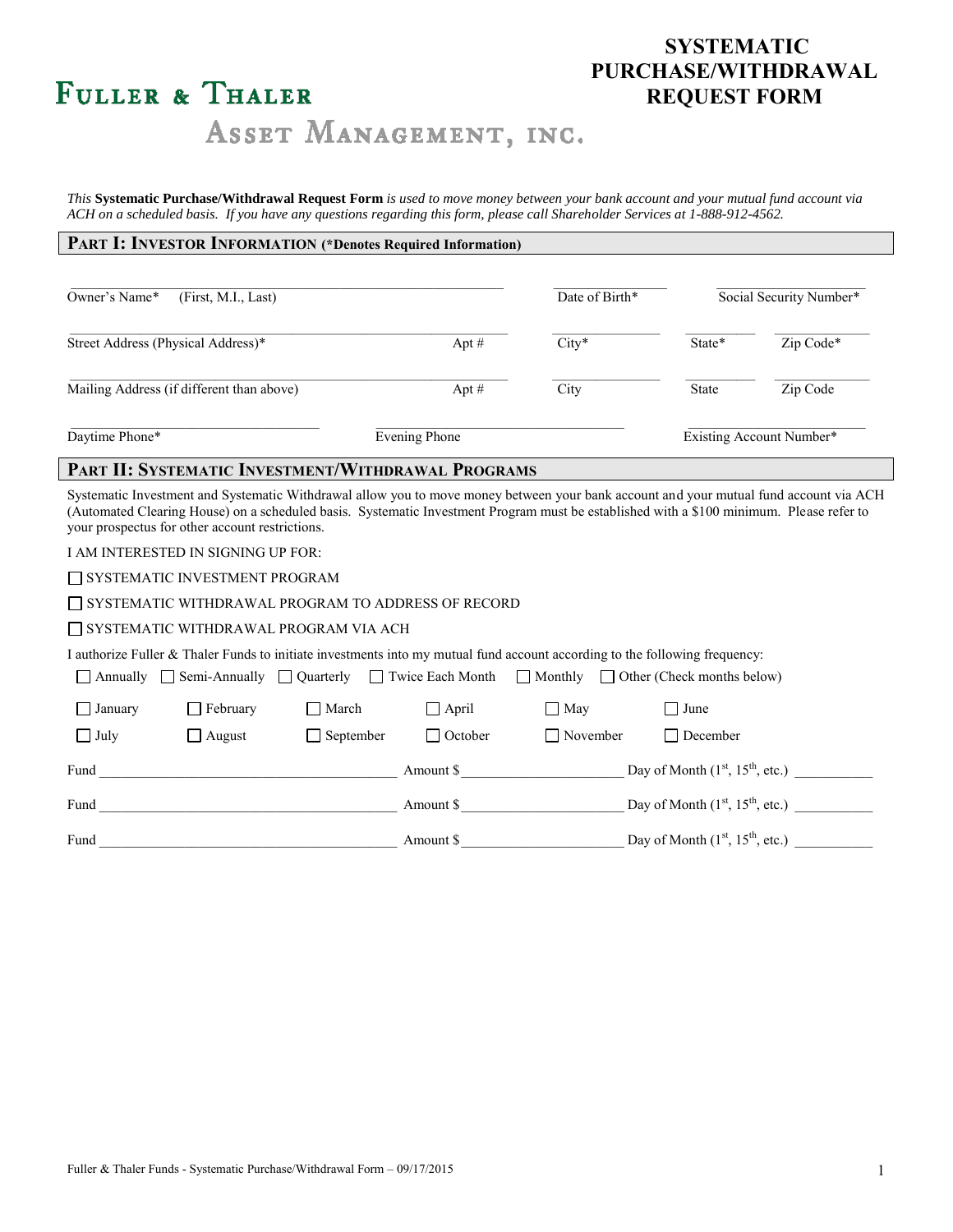### **PART III: BANK ACCOUNT INFORMATION**

| <b>Bank Name</b>         |                                                           |                                                                                                                                                                                                                                      | <b>ABA Routing Number</b>  |                |  |
|--------------------------|-----------------------------------------------------------|--------------------------------------------------------------------------------------------------------------------------------------------------------------------------------------------------------------------------------------|----------------------------|----------------|--|
| <b>Bank Address</b>      |                                                           |                                                                                                                                                                                                                                      |                            |                |  |
| $\overline{\text{City}}$ |                                                           |                                                                                                                                                                                                                                      | <b>State</b>               | Zip            |  |
| Name(s) on Bank Account  |                                                           |                                                                                                                                                                                                                                      | <b>Bank Account Number</b> |                |  |
| Name(s) on Bank Account  |                                                           |                                                                                                                                                                                                                                      |                            |                |  |
| Account Type:            | $\Box$ Checking<br>Savings<br>$\Box$                      |                                                                                                                                                                                                                                      |                            |                |  |
|                          | John and Jane Doe<br>123 Any Street<br>Anytown, USA 12345 |                                                                                                                                                                                                                                      | 1003                       |                |  |
|                          | PAY TO THE<br>ORDER OF                                    | Tape your voided check or preprinted<br>deposit slip here.                                                                                                                                                                           | $\mathcal{S}$              | <b>DOLLARS</b> |  |
|                          | <b>BANK NAME</b><br><b>BANK ADDRESS</b>                   | Please do not use staples to attach it.                                                                                                                                                                                              |                            |                |  |
|                          |                                                           | MEMO <b>ACCEPTED ACCEPTANCE IN A CONTRACT OF A CONTRACT OF A CONTRACT OF A CONTRACT OF A CONTRACT OF A CONTRACT OF A CONTRACT OF A CONTRACT OF A CONTRACT OF A CONTRACT OF A CONTRACT OF A CONTRACT OF A CONTRACT OF A CONTRACT </b> |                            |                |  |
|                          | 0: 123456789: 0012345678900: 1003                         |                                                                                                                                                                                                                                      |                            |                |  |